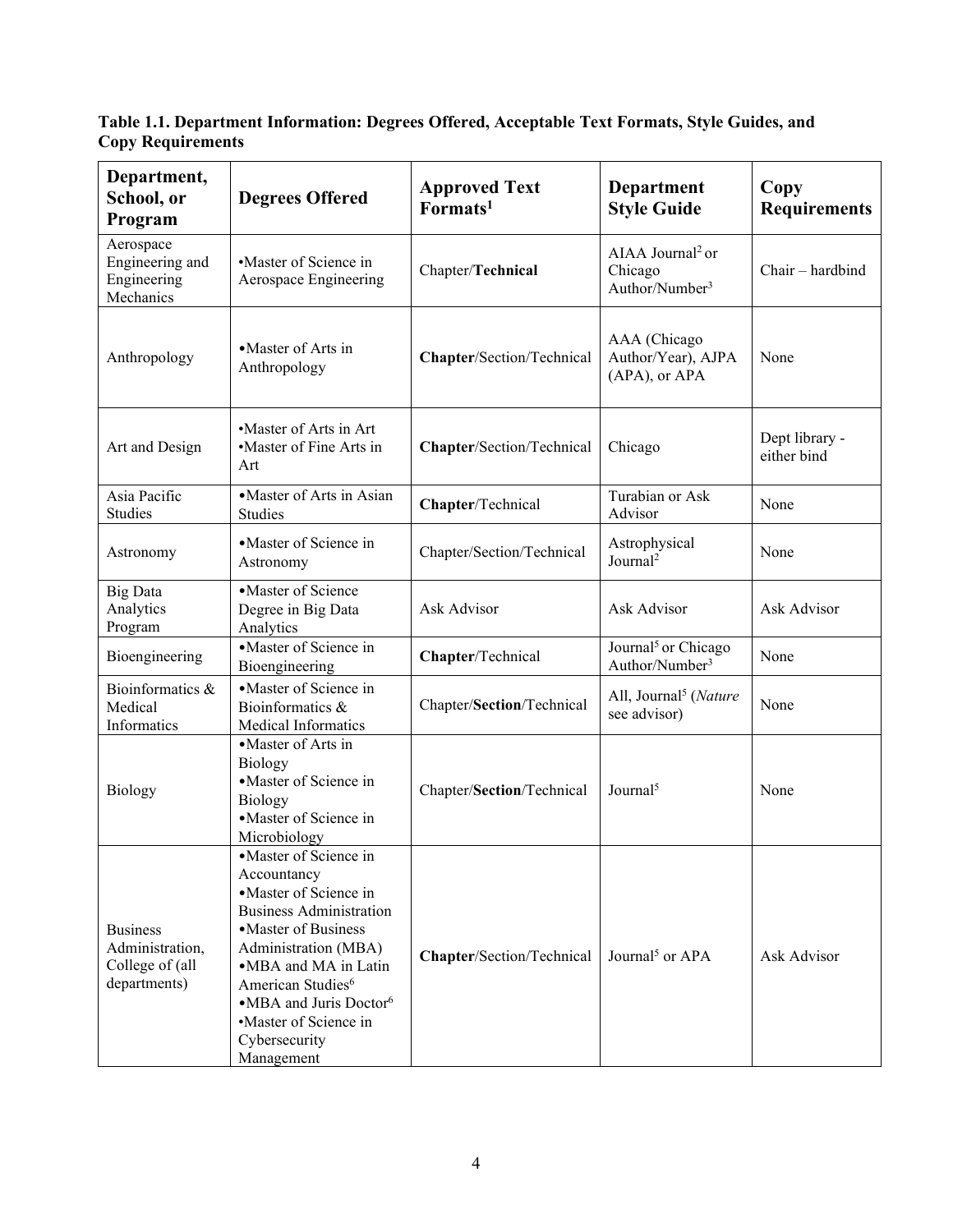| Department,<br>School, or<br>Program                    | <b>Degrees Offered</b>                                                                                                                                                                                                                                          | <b>Approved Text</b><br>Formats <sup>1</sup> | Department<br><b>Style Guide</b>                                                         | Copy<br><b>Requirements</b>                                                                 |
|---------------------------------------------------------|-----------------------------------------------------------------------------------------------------------------------------------------------------------------------------------------------------------------------------------------------------------------|----------------------------------------------|------------------------------------------------------------------------------------------|---------------------------------------------------------------------------------------------|
| Chemistry                                               | •Master of Arts in<br>Chemistry<br>•Master of Science in<br>Chemistry                                                                                                                                                                                           | Chapter/Technical                            | Journal <sup>5</sup> and either<br>$ACS2$ or Department                                  | Dept library -<br>hardbind                                                                  |
| Chicana and<br>Chicano Studies                          | •Master of Arts in<br>Chicana and Chicano<br><b>Studies</b>                                                                                                                                                                                                     | Ask Advisor                                  | Ask Advisor                                                                              | Ask Advisor                                                                                 |
| Child & Family<br>Development                           | • Master of Science in<br>Child Development                                                                                                                                                                                                                     | Chapter/Section                              | <b>APA</b>                                                                               | Ask Advisor                                                                                 |
| Civil & Environ.<br>Engineering                         | • Master of Science in<br>Civil Engineering                                                                                                                                                                                                                     | Chapter/Technical                            | APA, Chicago, or<br>Journal <sup>5</sup>                                                 | Dept library -<br>hardbind                                                                  |
| Communication                                           | • Master of Arts in<br>Communication                                                                                                                                                                                                                            | Chapter/Section/Technical                    | <b>APA</b>                                                                               | Dept library -<br>hardbind; Chair<br>hardbind; 2 <sup>nd</sup> 3 <sup>rd</sup><br>comm. Ask |
| Computational<br>Science                                | • Master of Science in<br><b>Computational Science</b>                                                                                                                                                                                                          | Chapter/Technical                            | Ask Advisor                                                                              | Dept library -<br>hardbind                                                                  |
| Computer Science                                        | • Master of Science in<br>Computer Science                                                                                                                                                                                                                      | Chapter/Technical                            | $\rm L^AT_EX^4$ or IEEE<br>Journal <sup>5</sup>                                          | None                                                                                        |
| Counseling and<br>School<br>Psychology                  | • Master of Science in<br>Counseling                                                                                                                                                                                                                            | Chapter/Section                              | <b>APA</b>                                                                               | Ask Advisor                                                                                 |
| <b>Creative Writing</b>                                 |                                                                                                                                                                                                                                                                 | See English & Comparative Literature         |                                                                                          |                                                                                             |
| Economics                                               | • Master of Arts in<br>Economics                                                                                                                                                                                                                                | Chapter                                      | APA, MLA, or<br>Chicago                                                                  | None                                                                                        |
| Education (all<br>departments,<br>except<br>Counseling) | • Master of Arts in<br>Education<br>•Doctor of Education                                                                                                                                                                                                        | Chapter                                      | APA (exceptions to<br>APA for the Ed.D<br>must be approved by<br>the dissertation chair) | Masters: None<br>Doctoral: Dept<br>library - hardbind                                       |
| Electrical and<br>Computer<br>Engineering               | • Master of Science in<br><b>Electrical Engineering</b>                                                                                                                                                                                                         | Chapter/Technical                            | Any IEEE Journal <sup>2</sup><br>or Chicago<br>Author/Number <sup>3</sup>                | None                                                                                        |
| English and<br>Comparative<br>Literature                | ·Master of Arts in<br>English<br>• Master of Fine Arts in<br><b>Creative Writing</b>                                                                                                                                                                            | Chapter/Section                              | <b>MLA</b>                                                                               | None                                                                                        |
| Exercise and<br>Nutritional<br>Sciences                 | ·Master of Science in<br>Kinesiology<br>•Master of Science in<br><b>Exercise Physiology</b><br>• Master of Science in<br>Nutritional Sciences<br>• Master of Science in<br>Nutritional Sciences and<br>Master of Science in<br>Exercise Physiology <sup>6</sup> | Chapter/Section                              | APA or Journal <sup>5</sup>                                                              | Dept library -<br>hardbind                                                                  |
| European Studies                                        | • Master of Arts in French                                                                                                                                                                                                                                      | Chapter/Technical                            | <b>MLA</b>                                                                               | Ask Advisor                                                                                 |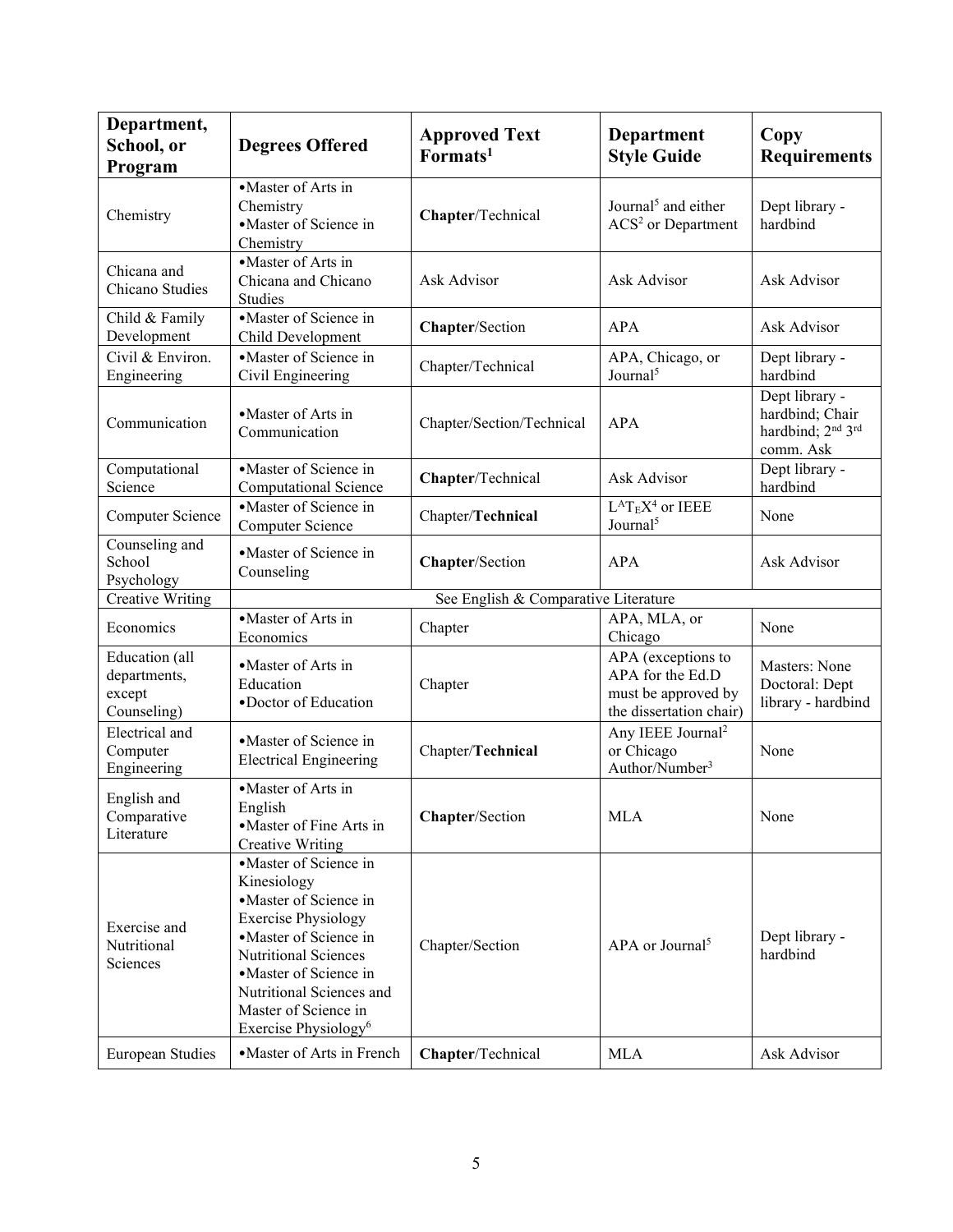| Department,<br>School, or                               | <b>Degrees Offered</b>                                                                                                                                                                                                                                                                    | <b>Approved Text</b>                                        | Department                                                                                   | Copy                                                     |
|---------------------------------------------------------|-------------------------------------------------------------------------------------------------------------------------------------------------------------------------------------------------------------------------------------------------------------------------------------------|-------------------------------------------------------------|----------------------------------------------------------------------------------------------|----------------------------------------------------------|
| Program                                                 |                                                                                                                                                                                                                                                                                           | Formats <sup>1</sup>                                        | <b>Style Guide</b>                                                                           | <b>Requirements</b>                                      |
| Geography                                               | • Master of Arts in<br>Geography<br>• Master of Science in<br>Geography                                                                                                                                                                                                                   | Ask Advisor                                                 | Ask Advisor                                                                                  | None                                                     |
| Geological<br>Sciences                                  | • Master of Science in<br>Geological Sciences                                                                                                                                                                                                                                             | Chapter/Section                                             | GSA Journals <sup>2</sup> ,<br>AAPG Bulletin <sup>2</sup> ,<br>Journal <sup>5</sup> , or APA | Dept library -<br>either bind, chair<br>- ask preference |
| History                                                 | • Master of Arts in<br>History                                                                                                                                                                                                                                                            | Chapter                                                     | Ask Advisor                                                                                  | None                                                     |
| Homeland<br>Security                                    | • Master of Science in<br>Homeland Security                                                                                                                                                                                                                                               | Chapter                                                     | All - see chair                                                                              | Dept library -<br>hardbind                               |
| Interdisciplinary<br><b>Studies</b>                     | • Master of Arts in<br><b>Interdisciplinary Studies</b><br>• Master of Science in<br><b>Interdisciplinary Studies</b>                                                                                                                                                                     | Follow Style of Committee Chair's Department                |                                                                                              | Ask Advisor                                              |
|                                                         | • Master of Arts in Latin<br><b>American Studies</b>                                                                                                                                                                                                                                      | Ask Advisor                                                 |                                                                                              | Ask Advisor                                              |
| Latin American<br><b>Studies</b>                        | • Master of Business<br>Administration and<br>Master of Arts in Latin<br>American Studies <sup>6</sup><br>•Master of Latin<br>American Studies and<br>Master of Public Health <sup>6</sup><br>·Master of Latin<br>American Studies and<br>Master of Public<br>Administration <sup>6</sup> | Ask Advisor                                                 | Ask Advisor                                                                                  |                                                          |
| Liberal Arts and<br>Sciences                            | • Master of Arts in Liberal<br>Arts and Sciences                                                                                                                                                                                                                                          | MLA, Chicago, or<br>Chapter/Section/Technical<br><b>APA</b> |                                                                                              | Ask Advisor                                              |
| Linguistics and<br>Asian/Middle<br>Eastern<br>Languages | • Master of Arts in<br>Linguistics                                                                                                                                                                                                                                                        | Chapter/Section/Technical                                   | APA or LSA                                                                                   | None                                                     |
| Mathematics and<br><b>Statistics</b>                    | •Master of Arts in<br>Mathematics • Master of<br>Science in Statistics                                                                                                                                                                                                                    | Chapter/Technical                                           | APA or $L^{A}T_{E}X^{4}$                                                                     | None                                                     |
|                                                         | • Master of Science in<br><b>Applied Mathematics</b><br>• Master of Science in<br><b>Biostatistics</b>                                                                                                                                                                                    | Chapter/Technical                                           | $L^AT_EX^4$                                                                                  | None                                                     |
| Mechanical<br>Engineering                               | ·Master of Science in<br>Mechanical Engineering<br>• Master of Engineering in<br>Manufacturing and<br>Design                                                                                                                                                                              | Chapter/Technical                                           | Chicago<br>Author/Number <sup>3</sup>                                                        | None                                                     |
| Microbiology                                            | See Biology                                                                                                                                                                                                                                                                               |                                                             |                                                                                              |                                                          |
| Music and Dance                                         | • Master of Arts in Music<br>·Master of Music                                                                                                                                                                                                                                             | Chapter                                                     | Turabian                                                                                     | Ask Advisor                                              |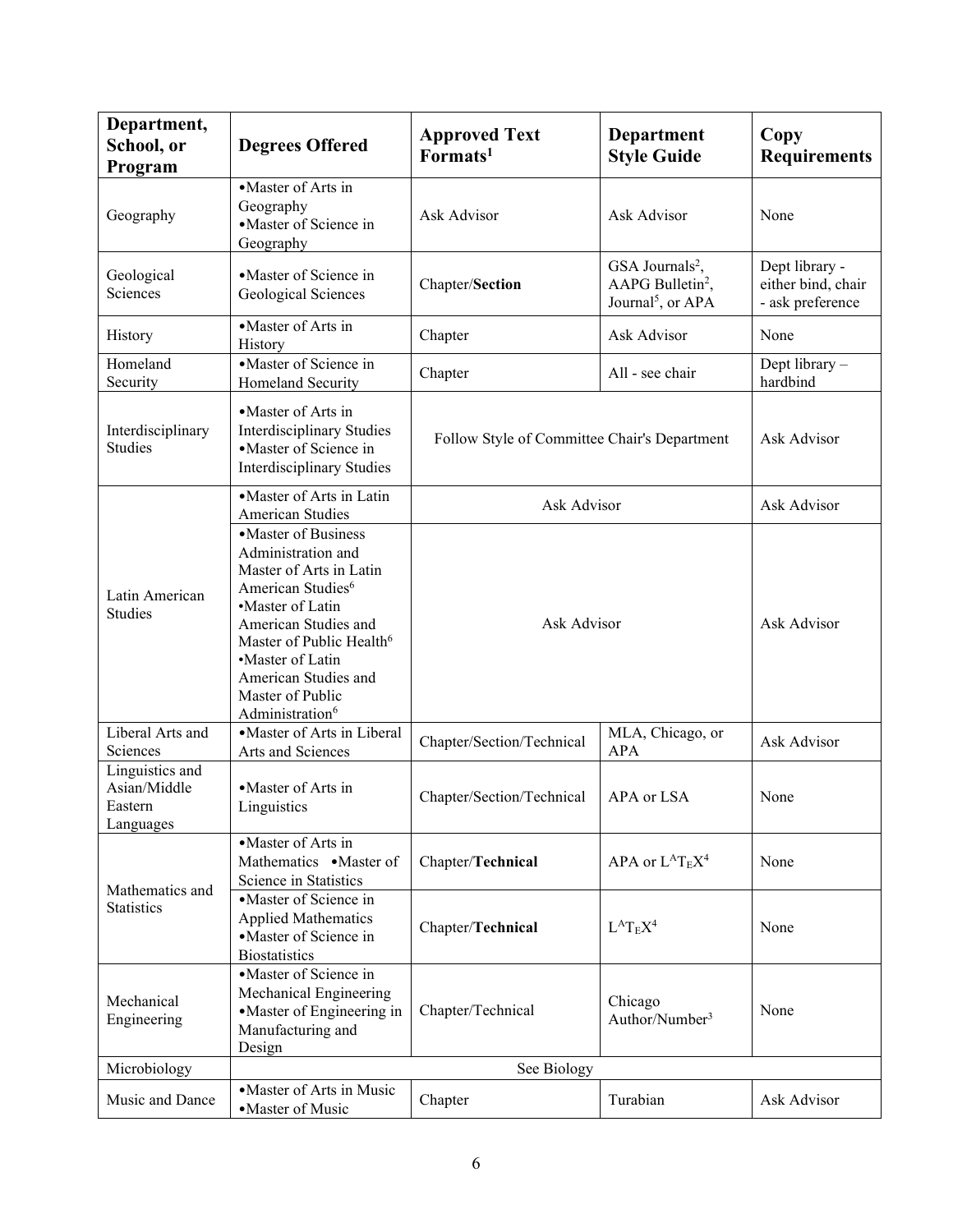| Department,<br>School, or<br>Program   | <b>Degrees Offered</b>                                                                                                                                                                                                        | <b>Approved Text</b><br>Formats <sup>1</sup> | Department<br><b>Style Guide</b>        | Copy<br><b>Requirements</b>                           |
|----------------------------------------|-------------------------------------------------------------------------------------------------------------------------------------------------------------------------------------------------------------------------------|----------------------------------------------|-----------------------------------------|-------------------------------------------------------|
| Nursing                                | • Master of Science in<br>Nursing                                                                                                                                                                                             | Chapter                                      | APA (Turabian for<br>historical theses) | Dept library -<br>hardbind, chair -<br>ask preference |
| Nutritional<br>Sciences                |                                                                                                                                                                                                                               | See Exercise and Nutritional Sciences        |                                         |                                                       |
| Philosophy                             | Master of Arts in<br>Philosophy                                                                                                                                                                                               | Chapter/Section/Technical                    | Chicago                                 | None                                                  |
| Phys<br>Ed/Kinesiology                 |                                                                                                                                                                                                                               | See Exercise and Nutritional Sciences        |                                         |                                                       |
| Physics                                | • Master of Arts in<br>Physics<br>• Master of Science in<br>Physics<br>• Master of Science in<br><b>Medical Physics</b>                                                                                                       | Chapter/Technical                            | AIP or $L^{A}T_{E}X^{4}$                | Dept library -<br>hardbind                            |
| <b>Political Science</b>               | • Master of Arts in<br><b>Political Science</b>                                                                                                                                                                               | Chapter                                      | APA, APSA, or<br>Chicago                | Ask Advisor                                           |
| Psychology                             | • Master of Arts in<br>Psychology<br>• Master of Science in<br>Psychology                                                                                                                                                     | Chapter/Section                              | <b>APA</b>                              | Ask Advisor                                           |
| <b>Public Affairs</b>                  | • Master of City Planning<br>• Master of Public<br>Administration                                                                                                                                                             | Chapter                                      | APA or MLA                              | Dept library -<br>hardbind                            |
|                                        | • Master of Science in<br>Criminal Justice and<br>Criminology                                                                                                                                                                 | Chapter                                      | APA or ASA                              | Dept library -<br>hardbind                            |
| Public Health                          | • Master of Science in<br>Public Health<br>• Master of Public Health<br>• Master of Public Health<br>and Master of Social<br>Work <sup>6</sup><br>·Master of Public Health<br>and Master of Arts in<br>Latin American Studies | Chapter/Section/Technical                    | APA or Journal <sup>5</sup>             | None                                                  |
| Regulatory<br>Affairs                  | • Master of Science in<br><b>Regulatory Affairs</b>                                                                                                                                                                           | Technical                                    | <b>AMA</b>                              | Dept library -<br>hardbind                            |
| Rhetoric and<br><b>Writing Studies</b> | • Master of Arts in<br>Rhetoric and Writing<br>Studies                                                                                                                                                                        | Thesis – Chapter<br>Project – Section        | MLA or APA                              | Chair - softbind                                      |
| Social Work                            | •Master of Social Work<br>• Master of Social Work<br>and Juris Doctor <sup>6</sup>                                                                                                                                            | Chapter/Technical                            | <b>APA</b>                              | None                                                  |
| Sociology                              | •Master of Arts in<br>Sociology                                                                                                                                                                                               | Chapter/Technical                            | ASA or APA                              | None                                                  |
|                                        | • Master of Science in<br>Criminal Justice and<br>Criminology                                                                                                                                                                 | Chapter                                      | APA or ASA                              | None                                                  |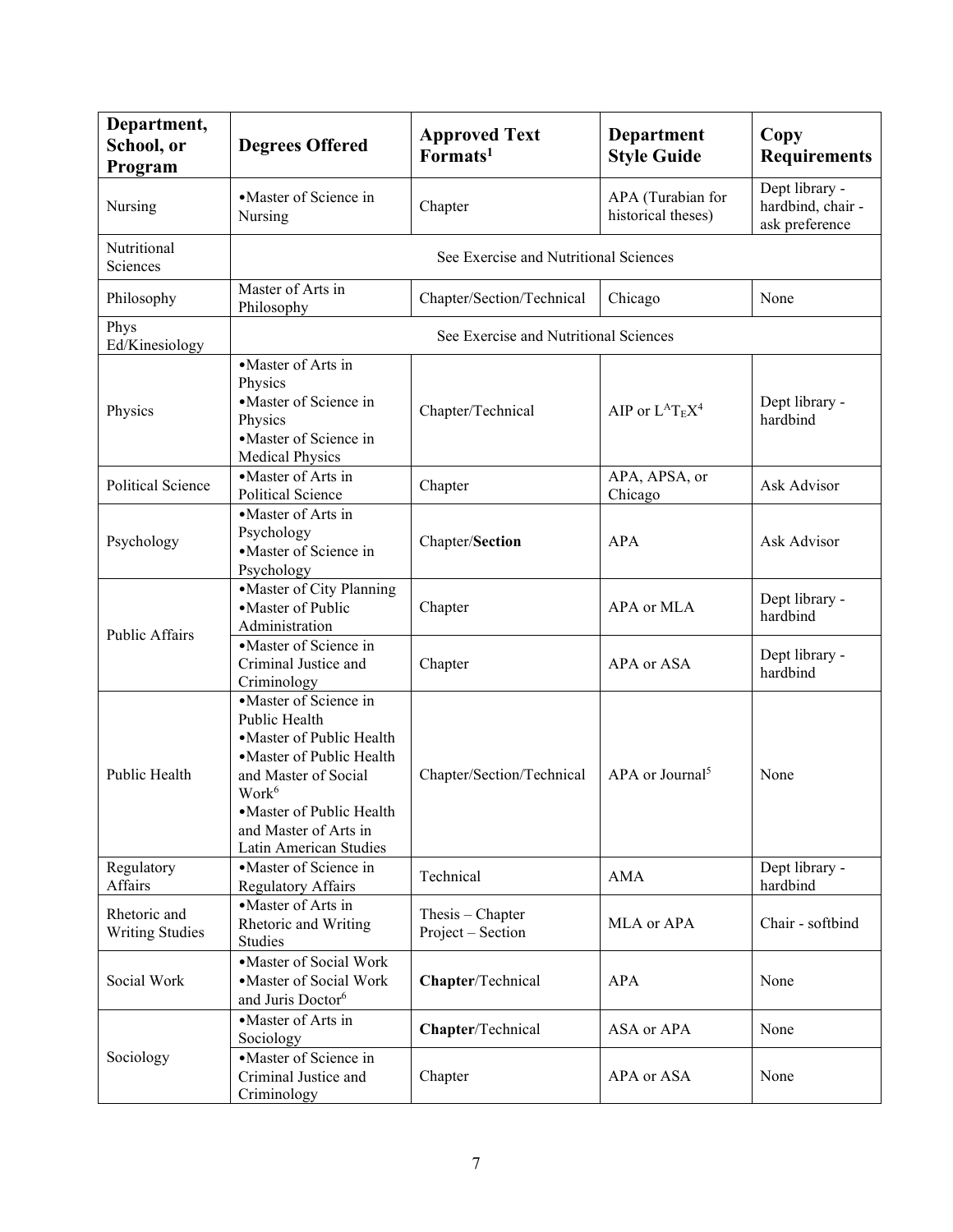| Department,<br>School, or<br>Program        | <b>Degrees Offered</b>                                                                                                                                                    | <b>Approved Text</b><br>Formats <sup>1</sup> | <b>Department</b><br><b>Style Guide</b> | Copy<br><b>Requirements</b>                      |  |
|---------------------------------------------|---------------------------------------------------------------------------------------------------------------------------------------------------------------------------|----------------------------------------------|-----------------------------------------|--------------------------------------------------|--|
| Spanish                                     | • Master of Arts in<br>Spanish                                                                                                                                            | Chapter                                      | APA, MLA or<br>Turabian                 | Ask Advisor                                      |  |
| Speech, Language<br>and Hearing<br>Sciences | • Master of Arts in<br>Speech, Language, and<br>Hearing Science                                                                                                           | Chapter                                      | <b>APA</b>                              | Dept library -<br>hardbind                       |  |
| <b>Statistics</b>                           | See Mathematics and Statistics                                                                                                                                            |                                              |                                         |                                                  |  |
| Theatre,<br>Television and<br>Film          | • Master of Arts in<br>Theatre Arts<br>• Master of Fine Arts in<br>Theatre Arts<br>• Master of Fine Arts in<br>Theatre Arts with a<br>Concentration in Musical<br>Theatre | Chapter/Technical                            | <b>MLA</b>                              | Dept library -<br>hardbind                       |  |
|                                             | • Master of Arts in<br>Television, Film, and<br>New Media Production                                                                                                      | Chapter/Section/Technical                    | <b>MLA</b>                              | Digital copy to be<br>provided by the<br>student |  |
| Women's Studies                             | • Master of Arts in<br>Women's Studies                                                                                                                                    | Chapter/Section/Technical                    | $All - see chair$                       | Dept library -<br>softbind                       |  |

 $1$  Bold designates the preferred format. See Chapter 2, Section 2.6 for descriptions of these formatting styles.

<sup>2</sup> Some departments offer students a choice between formal style guides and the use of journals as style guides. When you have these options, select and use only one guide. If there is a style question not addressed by your chosen guide or the *MP Thesis Manual*, the other style guide could be used as an alternate source.

<sup>3</sup> Author-number system of referencing based on the Chicago style manual. Brackets [ ] used in text. Please see the Appendix of this manual for details and examples.

<sup>4</sup> The style guide contained in the pdf file, "Sample Thesis," is downloadable from the Dept. of Mathematics & Statistics' web page under Dept. Resources. There is also a thesis template (programmed in L<sup>A</sup>T<sub>E</sub>X) from that site. Some faculty prefer that students use the L<sup>A</sup>T<sub>E</sub>X program (vs. M.S. Word, e.g.).

<sup>5</sup> Relevant refereed journal approved by the thesis chair. (A copy of the journal's Notes to Authors and a published article must be submitted with the thesis.)

<sup>6</sup> Concurrent Degree. In the case of the concurrent MSW/Juris Doctor degree program, the Juris Doctor will be awarded by California Western School of Law.